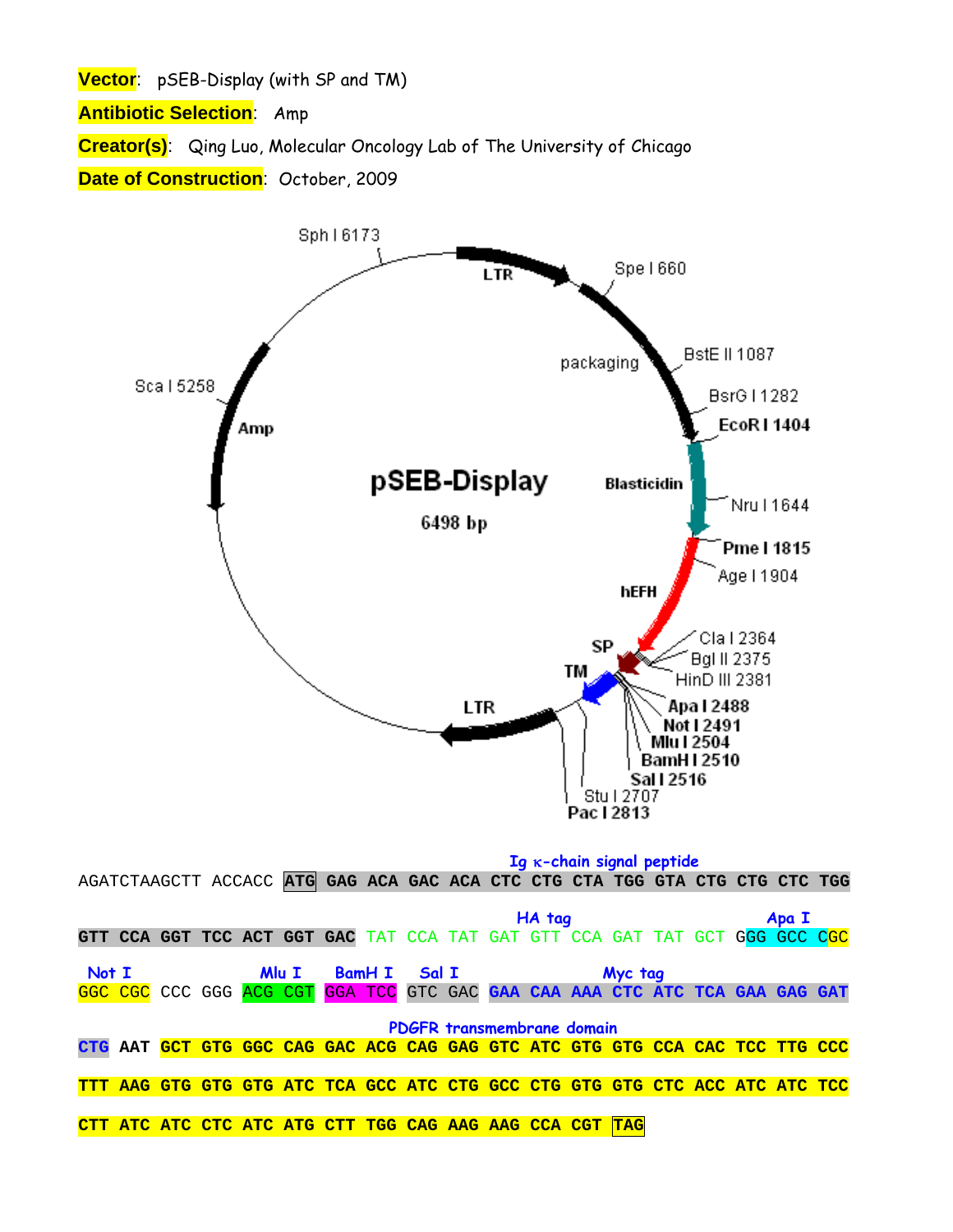## **pSEB-Display Full-Length Sequence**

TGAAAGACCC CACCTGTAGG TTTGGCAAGCTAGCTTAAGTAACGCCATTTTGCAAGGCATGGAAAATACATAACTGAGAA TAGAGAAGTTAGATCAAGGTTAGGAACAGAGAGACAGCAGAATATGGGCCAAACAGGATATCTGTGGTAAGCAGTTCCTCCCCGG CTCAGGGCCAAGAACAGATGGTCCCCAGATGCGGTCCCGCCCTCAGCAGTTTCTAGAGAACCATCAGATGTTTCCAGGGTGCCCC AAGGACCTGAAATGACCCTGTGCCTTATTTGAACTAACCAATCAGTTCGCTTCTCGCTTCTGTTCGCGCGCTTCTGCTCCCCGAG CTCAATAAAAGAGCCCACAACCCCTCACTCGGCGCGCCAGTCCTCCGATAGACTGCGTCGCCCGGGTACCCGTATTCCCAATAAA GCCTCTTGCTGTTTGCATCCGAATCGTGGACTCGCTGATCCTTGGGAGGGTCTCCTCAGATTGATTGACTGCCCACCTCGGGGGT CTTTCATTTGGAGGTTCCACCGAGATTTGGAGACCCCTGCCCAGGGACCACCGACCCCCCCGCCGGGAGGTAAGCTGGCCAGCGG TCGTTTCGTGTCTGTCTCTGTCTTTGTGCGTGTTTGTGCCGGCATCTAATGTTTGCGCCTGCGTCTGTACTAGTTAGCTAACTAG CTCTGTATCTGGCGGACCCGTGGTGGAACTGACGAGTTCTGAACACCCGGCCGCAACCCTGGGAGACGTCCCAGGGACTTTGGGG GCCGTTTTTGTGGCCCGACCTGAGGAAGGGAGTCGATGTGGAATCCGACCCCGTCAGGATATGTGGTTCTGGTAGGAGACGAGAA CCTAAAACAGTTCCCGCCTCCGTCTGAATTTTTGCTTTCGGTTTGGAACCGAAGCCGCGCGTC TTGTCTGCTG CAGCGCTGCAGCATCGTTCT GTGTTGTCTC TGTCTGACTGTGTTTCTGTATTTGTCTGAA AATTAGGGCC AGACTGTTAC CACTCCCTTAAGTTTGACCTTAGGTCACTGGAAAGATGTCGAGCGGATCGCTCACAACCA GTCGGTAGATGTCAAGAAGAGACGTTGGGTTACCTTCTGCTCTGCAGAATGGCCAACCTTTAACGTCGGATGGCCGCGAGACGGC ACCTTTAACCGAGACCTCATCACCCAGGTTAAGATCAAGGTCTTTTCACCTGGCCCGCATGGACACCCAGACCAGGTCCCCTACA TCGTGACCTGGGAAGCCTTGGCTTTTGACCCCCCTCCCTGGGTCAAGCCCTTTGTACACCCTAAGCCTCCGCCTCCTCTTCCTCC ATCCGCCCCGTCTCTCCCCCTTGAACCTCCTCGTTCGACCCCGCCTCGATCCTCCCTTTATCCAGCCCTCACTCCTTCTCTAGGC GCCG**GAATTC**ACCATGGCCAAGCCTTTGTCTCAAGAAGAATCCACCCTCATTGAAAGAGCAACGGCTACAATCAACAGCATCCCC ATCTCTGAAGACTACAGCGTCGCCAGCGCAGCTCTCTCTAGCGACGGCCGCATCTTCACTGGTGTCAATGTATATCATTTTACTG GGGGACCTTGTGCAGAACTCGTGGTGCTGGGCACTGCTGCTGCTGCGGCAGCTGGCAACCTGACTTGTATCGTCGCGATCGGAAA TGAGAACAGGGGCATCTTGAGCCCCTGCGGACGGTGCCGACAGGTGCTTCTCGATCTGCATCCTGGGATCAAAGCCATAGTGAAG GACAGTGATGGACAGCCGACGGCAGTTGGGATTCGTGAATTGCTGCCCTCTGGTTATGTGTGGGAGGGCtaa**gtttaaacatgca**

**g**CGCTCCGGTGCCCGTCAGTGGGCAGAGCGCACATCGCCCACAGTCCCCGAGAAGTTGGGGGGAGGGGTCGGCAATTGAACCGGT GCCTAGAGAAGGTGGCGCGGGGTAAACTGGGAAAGTGATGTCGTGTACTGGCTCCGCCTTTTTCCCGAGGGTGGGGGAGAACCGT ATATAAGTGCAGTAGTCGCCGTGAACGTTCTTTTTCGCAACGGGTTTGCCGCCAGAACACAGCTGAAGCTAGCTTCGAGGGGCTC GCATCTCTCCTTCACGCGCCCGCCGCCCTACCTGAGGCCGCCATCCACGCCGGTTGAGTCGCGTTCTGCCGCCTCCCGCCTGTGG TGCCTCCTGAACTGCGTCCGCCGTCTAGGTAAGTTTAAAGCTCAGGTCGAGACCGGGCCTTTGTCCGGCGCTCCCTTGGAGCCTA CCTAGACTCAGCCGGCTCTCCACGCTTTGCCTGACCCTGCTTGCTCAACTCTACGTCTTTGTTTCGTTTTCTGTTCTGCGCCGTT ACAGATCCAAGCTGTGACCGGCGCCTAC**atcgatccgcggAGAtctaagctt**ACCACC**ATGGAG**ACAGACACACTCCTGCTATGG GTACTGCTGCTCTGGGTTCCAGGTTCCACTGGTGACTATCCATATGATGTTCCAGATTATGCTGGGGCCCGCGGCCGCCCCGGGA CGCGTGGATCCGTCGACGAACAAAAACTCATCTCAGAAGAGGATCTGAATGCTGTGGGCCAGGACACGCAGGAGGTCATCGTGGT GCCACACTCCTTGCCCTTTAAGGTGGTGGTGATCTCAGCCATCCTGGCCCTGGTGGTGCTCACCATCATCTCCCTTATCATCCTC ATCATGCTTTGGCAGAAGAAGCC**ACGTTAG AGGCCT** gcaggc gat tac aag gat gac gac gat aag ata ggcgga gat tacaag gatgac gac gat aag ata ggcgga gat tac aag gat

gacgacgataagatTTAATTAA**CGAT**AAAATAAAAGA TTTT

ATTTAGTCTCCAGAAAAAGGGGGGAATGAAAGACCCCACCTGTAGGTTTGGCAAGCTAGCTTAAGTAACGCCATTTTGCAAGGCA TGGAAAATACATAACTGAGAATAGAGAAGTTCAGATCAAGGTTAGGAACAGAGAGACAGCAGAATATGGGCCAAACAGGATATCT GTGGTAAGCAGTTCCTGCCCCGGCTCAGGGCCAAGAACAGATGGTCCCCAGATGCGGTCCCGCCCTCAGCAGTTTCTAGAGAACC ATCAGATGTTTCCAGGGTGCCCCAAGGACCTGAAATGACCCTGTGCCTTATTTGAACTAACCAATCAGTTCGCTTCTCGCTTCTG TTCGCGCGCTTCTGCTCCCCGAGCTCAATAAAAGAGCCCACAACCCCTCACTCGGCGCGCCAGTCCTCCGATAGACTGCGTCGCC CGGGTACCCGTGTATCCAATAAACCCTCTTGCAGTTGCATCCGACTTGTGGTCTCGCTGTTCCTTGGGAGGGTCTCCTCTGAGTG ATTGACTACCCGTCAGCGGGGGTCTTTCATGGGTAACAGTTTCTTGAAGTTGGAGAACAACATTCTGAGGGTAGGAGTCGAATAT TAAGTAATCCTGACTCAATTAGCCACTGTTTTGAATCCACATACTCCAATACTCCTGAAATAGTTCATTATGGACAGCGCAGAAG AGCTGGGGAGAATTAATTCGTAATCATGGTCATAGCTGTTTCCTGTGTGAAATTGTTATCCGCTCACAATTCCACACAACATACG AGCCGGAAGCATAAAGTGTAAAGCCTGGGGTGCCTAATGAGTGAGCTAACTCACATTAATTGCGTTGCGCTCACTGCCCGCTTTC CAGTCGGGAAACCTGTCGTGCCAGCTGCATTAATGAATCGGCCAACGCGCGGGGAGAGGCGGTTTGCGTATTGGGCGCTCTTCCG CTTCCTCGCTCACTGACTCGCTGCGCTCGGTCGTTCGGCTGCGGCGAGCGGTATCAGCTCACTCAAAGGCGGTAATACGGTTATC CACAGAATCAGGGGATAACGCAGGAAAGAACATGTGAGCAAAAGGCCAGCAAAAGGCCAGGAACCGTAAAAAGGCCGCGTTGCTG GCGTTTTTCCATAGGCTCCGCCCCCCTGACGAGCATCACAAAAATCGACGCTCAAGTCAGAGGTGGCGAAACCCGACAGGACTAT AAAGATACCAGGCGTTTCCCCCTGGAAGCTCCCTCGTGCGCTCTCCTGTTCCGACCCTGCCGCTTACCGGATACCTGTCCGCCTT TCTCCCTTCGGGAAGCGTGGCGCTTTCTCATAGCTCACGCTGTAGGTATCTCAGTTCGGTGTAGGTCGTTCGCTCCAAGCTGGGC TGTGTGCACGAACCCCCCGTTCAGCCCGACCGCTGCGCCTTATCCGGTAACTATCGTCTTGAGTCCAACCCGGTAAGACACGACT TATCGCCACTGGCAGCAGCCACTGGTAACAGGATTAGCAGAGCGAGGTATGTAGGCGGTGCTACAGAGTTCTTGAAGTGGTGGCC TAACTACGGCTACACTAGAAGGACAGTATTTGGTATCTGCGCTCTGCTGAAGCCAGTTACCTTCGGAAAAAGAGTTGGTAGCTCT TGATCCGGCAAACAAACCACCGCTGGTAGCGGTGGTTTTTTTGTTTGCAAGCAGCAGATTACGCGCAGAAAAAAAGGATCTCAAG AAGATCCTTTGATCTTTTCTACGGGGTCTGACGCTCAGTGGAACGAAAACTCACGTTAAGGGATTTTGGTCATGAGATTATCAAA AA GGATCTTCAC CTAGATCCTT TTAAATTAAAAATGAAGTTTTAAATCAATCTAAAGTATATATGAGTAAACTTGGTCTGAC AGTTACCAATGCTTAATCAG TGAGGCACCT ATCTCAGCGATCTGTCTATTTCGTTCATCCATAGTTGCCTGACTCCCCGT CGTGTAGATA ACTACGATAC GGGAGGGCTTACCATCTGGCCCCAGTGCTGCAATGATACCGCGAGACCCACGCTCACCGG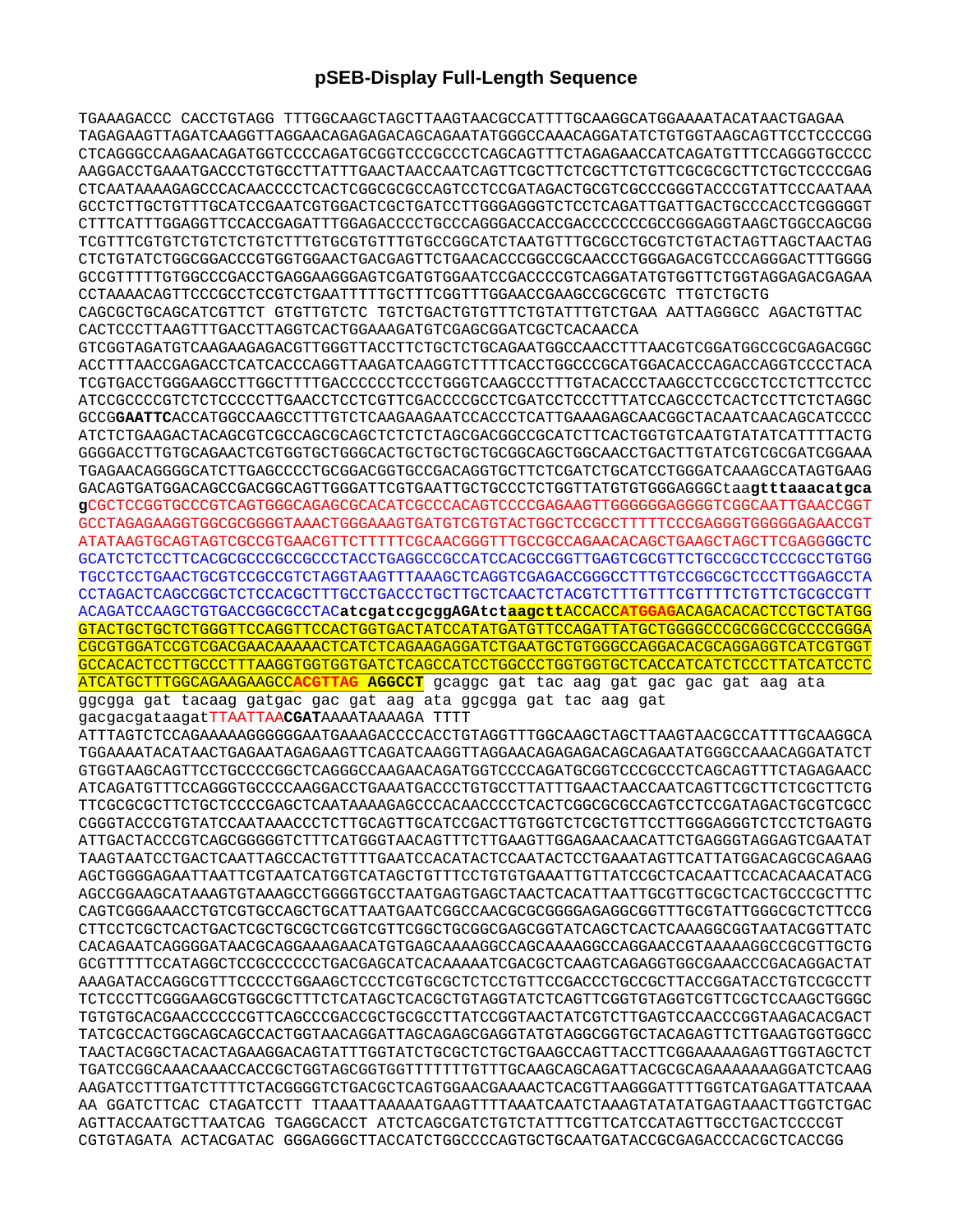CTCCAGATTT ATCAGCAATA AACCAGCCAGCCGGAAGGGCCGAGCGCAGAAGTGGTCCTGCAACTTTATCCGCCTCCATC CAGTCTATTAATTGTTGCCGGGAAGCTAGA GTAAGTAGTT CGCCAGTTAATAGTTTGCGCAACGTTGTTGCCATTGCTAC AGGCATCGTG GTGTCACGCT CGTCGTTTGGTATGGCTTCATTCAGCTCCGGTTCCCAACGATCAAGGCGAGTTACATGAT CCCCCATGTT GTGCAAAAAA GCGGTTAGCTCCTTCGGTCCTCCGATCGTTGTCAGAAGTAAGTTGGCCGCAGTGTTATCA CTCATGGTTATGGCAGCACT GCATAATTCT CTTACTGTCATGCCATCCGTAAGATGCTTTTCTGTGACTGGTGAGTACTC AACCAAGTCATTCTGAGAATAGTGTATGCGGCGACCGAGTTGCTCTTGCCCGGCGTCAATACGGGATAATACCGCGCCACATAGC AGAACTTTAAAAGTGCTCATCATTGGAAAACGTTC TTCGGGGCGAAAACTCTCAA GGATCTTACC GCTGTTGAGA TCCAGTTCGATGTAACCCAC TCGTGCACCC AACTGATCTTCAGCATCTTTTACTTTCACCAGCGTTTCTGGGTGAGCAAA AACAGGAAGG CAAAATGCCG CAAAAAAGGGAATAAGGGCGACACGGAAATGTTGAATACTCATACTCTTCCTTTTTCAAT ATTATTGAAG CATTTATCAG GGTTATTGTCTCATGAGCGGATACATATTTGAATGTATTTAGAAAAATAAACAAATAGGG GTTCCGCGCACATTTCCCCG AAAAGTGCCA CCTGACGTCTAAGAAACCATTATTATCATGACATTAACCTATAAAAATAG GCGTATCACG AGGCCCTTTCGTCTCGCGCG TTTCGGTGATGACGGTGAAAACCTCTGACACATGCAGCTCCCGGAGACGG TCACAGCTTG TCTGTAAGCGGATGCCGGGAGCAGACAAGCCCGTCAGGGCGCGTCAGCGG GTGTTGGCGGGTGTCGGGGC TGGCTTAACTATGCGGCATC AGAGCAGATT GTACTGAGAGTGCACCATATGCGGTGTGAAATACCGCACAGATGCGTAAG GAGAAAATAC CGCATCAGGC GCCATTCGCCATTCAGGCTGCGCAACTGTTGGGAAGGGCGATCGGTGCGGGCCTCTTCGC TATTACGCCA GCTGGCGAAA GGGGGATGTGCTGCAAGGCGATTAAGTTGGGTAACGCCAGGGTTTTCCCAGTCACGACGT TGTAAAACGACGGCGCAAGGAATGGTGCAT GCAAGGAGAT GGCGCCCAACAGTCCCCCGGCCACGGGGCCTGCCACCATA CCCACGCCGA AACAAGCGCT CATGAGCCCGAAGTGGCGAGCCCGATCTTCCCCATCGGTGATGTCGGCGATATAGGCGCC AGCAACCGCA CCTGTGGCGC CGGTGATGCCGGCCACGATGCGTCCGGCGTAGAGGCGATTAGTCCAATTTGTTAAAGACA GGATATCAGTGGTCCAGGCT CTAGTTTTGA CTCAACAATATCACCAGCTGAAGCCTATAGAGTACGAGCCATAGATAAAA TAAAAGATTT TATTTAGTCT CCAGAAAAAG GGGGGAA

|                | Unique enzymes in pSEB-Display:     |                  |                        |                                                   |                |            | 2488<br>2778 | 2490<br>3059 | 2494<br>3065 | 2745<br>3361 |
|----------------|-------------------------------------|------------------|------------------------|---------------------------------------------------|----------------|------------|--------------|--------------|--------------|--------------|
| Spe I          | A CTAG, T                           |                  | 660                    |                                                   |                |            | 3575<br>3768 | 3678<br>3811 | 3734<br>3818 | 3744<br>3839 |
| BstE II        | G`GTNAC, C                          |                  | 1087                   |                                                   |                |            | 3930         | 3958         | 4085         | 4104         |
|                |                                     |                  |                        |                                                   |                |            | 4225         | 4335         | 4470         | 4479         |
| BsrG I         | T GTAC, A                           |                  | 1282                   |                                                   |                |            | 4841         | 4932         | 5123         | 5169         |
| ECOR I         | G`AATT, C                           |                  | 1404                   |                                                   |                |            | 5290         | 5334         | 5411         | 5520         |
| Bby II         |                                     | GAAGAC 7/11      | 1497                   |                                                   |                |            | 5619         | 5666         | 5840         | 5879         |
| Bbs I          |                                     | GAAGAC 8/12      | 1498                   |                                                   |                |            | 5889<br>5992 | 5915<br>6049 | 5953<br>6308 | 5966         |
| Nru I          | TCG CGA                             |                  | 1644                   |                                                   | Afl II         | (3)        | 35           | 1006         | 2895         |              |
| BsaB I         |                                     | GATNN   NNATC    | 1711                   |                                                   | Afl III        | (2)        | 2504         | 3885         |              |              |
| Pme I          | CTTT   AAAC                         |                  | 1815                   |                                                   | Age I          | (1)        | 1904         |              |              |              |
|                |                                     |                  |                        |                                                   | Aha II         | (9)        | 742          | 1398         | 2355         | 5315         |
| Mun I          | $C$ $AATT$ , $G$                    |                  | 1897                   |                                                   |                |            | 5697         | 6001         | 6184         | 6298         |
| Age I          | A CCGG, T                           |                  | 1904                   |                                                   | Ahd I          | (4)        | 6319<br>1020 | 3308         | 3354         | 4778         |
| Cla I          | AT CG, AT                           |                  | 2364                   |                                                   | Alu I          | (33)       | 30           | 34           | 336          | 580          |
| Bgl II         | A GATC, T                           |                  | 2375                   |                                                   |                |            | 668          | 676          | 1515         | 1620         |
| HinD III       | A AGCT, T                           |                  | 2381                   |                                                   |                |            | 2056         | 2062         | 2066         | 2204         |
| Bsp120 I       | G`GGCC, C                           |                  | 2484                   |                                                   |                |            | 2345         | 2383         | 2890         | 2894         |
| Apa I          | G, GGCC C                           |                  | 2488                   |                                                   |                |            | 3198<br>3709 | 3517         | 3550<br>4053 | 3645<br>4143 |
|                |                                     |                  | 2491                   |                                                   |                |            | 4189         | 3827<br>4446 | 4967         | 5067         |
| Not I          | GC GGCC, GC                         |                  |                        |                                                   |                |            | 5130         | 5809         | 5828         | 6073         |
| Mlu I          | A CGCG, T                           |                  | 2504                   |                                                   |                |            | 6429         |              |              |              |
| BamH I         | $G$ $GATC$ , $C$                    |                  | 2510                   |                                                   | Alw I          | (17)       | 453          | 1051         | 1357         | 1727         |
| Sal I          | G`TCGA, C                           |                  | 2516                   |                                                   |                |            | 2333         | 2361         | 2506         | 2517         |
| Acc I          | GT MK, AC                           |                  | 2517                   |                                                   |                |            | 2552<br>4630 | 4447<br>4631 | 4533<br>5095 | 4533<br>5410 |
| HinC II        | GTY   RAC                           |                  | 2518                   |                                                   |                |            | 5416         |              |              |              |
| Hind II        | GTY   RAC                           |                  | 2518                   |                                                   | AlwN I         | (2)        | 3019         | 4301         |              |              |
| Bsm I          | GAATG, C 7                          |                  | 2557                   |                                                   | Apa I          | (1)        | 2488         |              |              |              |
|                |                                     |                  |                        |                                                   | ApaL I         | (3)        | 4199         | 5445         | 5942         |              |
| Xcm I          |                                     |                  | CCANNNN, N`NNNNTGG2635 |                                                   | Apo I<br>Asc I | (2)<br>(2) | 872<br>368   | 1404<br>3230 |              |              |
| Stu I          | AGG   CCT                           |                  | 2707                   |                                                   | Ase I          | (4)        | 3528         | 3656         | 3715         | 4950         |
| Pac I          | TTA, AT`TAA                         |                  | 2813                   |                                                   | Asp718         | (2)        | 401          | 3263         |              |              |
| Sca I          | AGT   ACT                           |                  | 5258                   |                                                   | Ava I          | (8)        | 331          | 397          | 498          | 1871         |
| Sph I          | G, CATG C                           |                  | 6173                   |                                                   |                |            | 1973         | 2498         | 3193         | 3259         |
|                | Number of enzymes = 29              |                  |                        |                                                   | Ava II         | (13)       | 186          | 199          | 254          | 551          |
|                |                                     |                  |                        |                                                   |                |            | 690<br>3061  | 1219<br>3116 | 1572<br>4916 | 3048<br>5138 |
|                |                                     |                  |                        | The following enzymes do not cut in pSEB-Display: |                |            | 6393         |              |              |              |
|                |                                     |                  |                        |                                                   | BamH I         | (1)        | 2510         |              |              |              |
| Avr II         | Bcl I                               | Blp I            | BsaA I                 | BsiC I                                            | Ban I          | (18)       | 244          | 401          | 1142         | 1397         |
| BsiW I         | Bsp1286 I                           | BspM I           | BspM II                | Bst1107 I                                         |                |            | 1687         | 1832         | 1907         | 2163         |
| BstB I         | BstX I<br>Hpa I                     | Dra III<br>Nsi I | Eco72 I<br>PaeR7 I     | Esp I<br>PflM I                                   |                |            | 2354<br>3629 | 2587<br>4726 | 3106<br>6000 | 3263<br>6183 |
| Fse I<br>Pml I | Rsr II                              | Sfi I            | SnaB I                 | Spl I                                             |                |            | 6297         | 6318         |              |              |
|                |                                     |                  |                        |                                                   | Ban II         | (9)        | 338          | 351          | 1677         | 2078         |
|                | pSEB-Display: sites sorted by name: |                  |                        |                                                   |                |            | 2488         | 3200         | 3213         | 6250         |
|                |                                     |                  |                        |                                                   |                |            | 6264         |              |              |              |
| Aat II         | 745<br>(2)                          | 5700             |                        |                                                   | Bbe I          | (6)        | 1401         | 2358         | 6004         | 6187         |
| Acc I          | 2517<br>(1)                         |                  |                        |                                                   | Bbs I          | (1)        | 6301<br>1498 | 6322         |              |              |
| Acc65 I        | (2)<br>401                          | 3263             |                        |                                                   | Bbv I          | (10)       | 931          | 939          | 1524         | 1629         |
| Aci I          | (71)<br>197<br>688                  | 203<br>727       | 566<br>860             | 588<br>901                                        |                |            | 1834         | 4304         | 4307         | 4513         |
|                | 1042                                | 1133             | 1199                   | 1298                                              |                |            | 5207         | 5818         |              |              |
|                | 1317                                | 1355             | 1532                   | 1614                                              | Bbv II         | (1)        | 1497         |              |              |              |
|                | 1681                                | 1926             | 1963                   | 2043                                              | Bcn I          | (17)       | 164<br>724   | 399<br>2219  | 400<br>2500  | 571<br>2501  |
|                | 2099<br>2155                        | 2102<br>2182     | 2117<br>2369           | 2148<br>2371                                      |                |            | 3026         | 3261         | 3262         | 4266         |
|                |                                     |                  |                        |                                                   |                |            |              |              |              |              |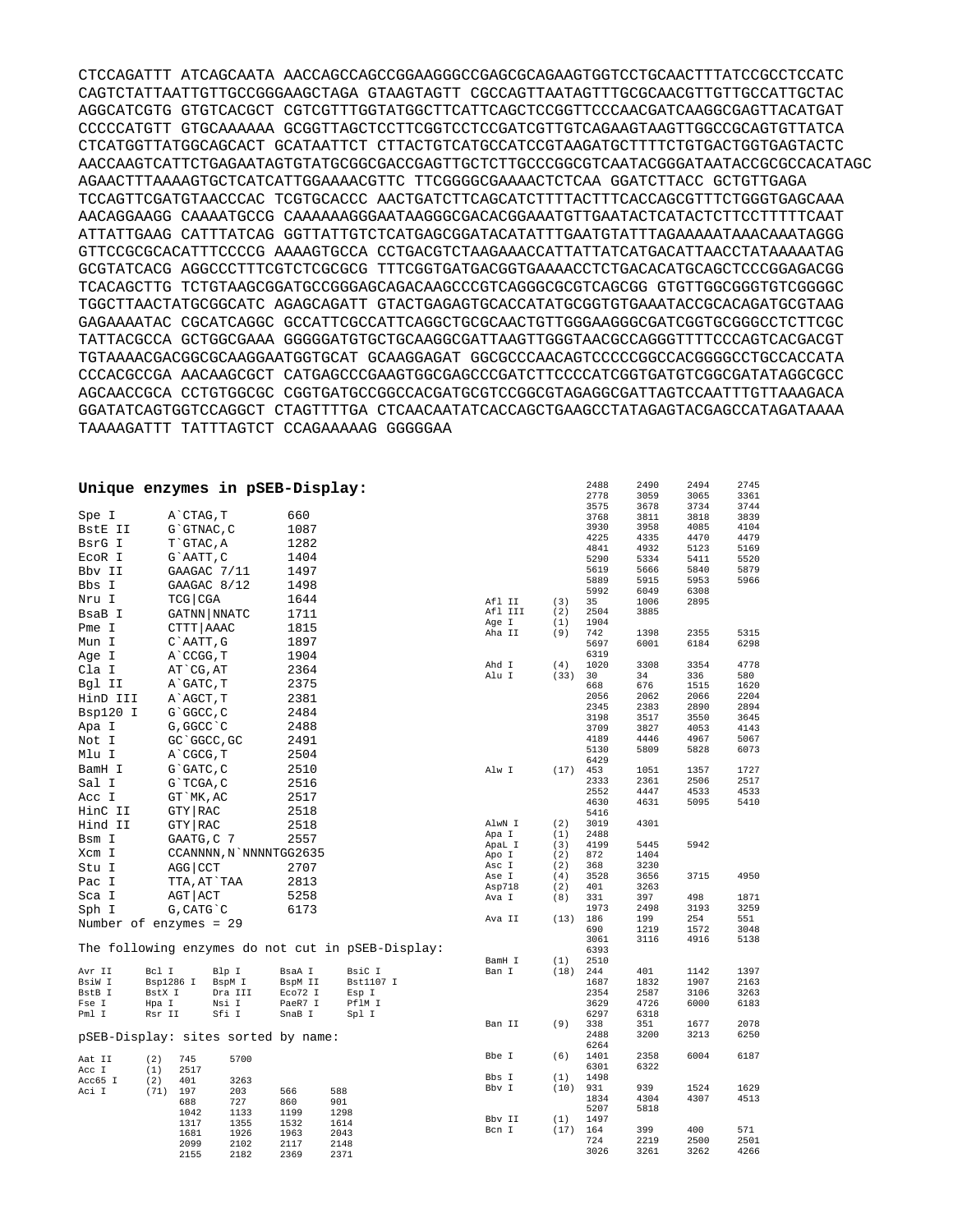|                  |             | 4962         | 5313         | 5814         | 5849         | Dde I               | (25)        | 75           | 167          | 208          | 476          |
|------------------|-------------|--------------|--------------|--------------|--------------|---------------------|-------------|--------------|--------------|--------------|--------------|
| Bfa I            | (16)        | 6200<br>31   | 219          | 661          | 673          |                     |             | 781<br>2111  | 1018<br>2205 | 1290<br>2256 | 1808<br>2379 |
|                  |             | 1394         | 1522         | 1912         | 2063         |                     |             | 2536         | 2623         | 2935         | 3029         |
|                  |             | 2189         | 2251         | 2891         | 3081         |                     |             | 3070         | 3339         | 3410         | 4160         |
|                  |             | 4380         | 4633         | 4968         | 6403         |                     |             | 4569         | 4735         | 5275         | 5701         |
| Bgl I            | (3)         | 2633         | 4898         | 6016         |              |                     |             | 5936         |              |              |              |
| Bgl II           | (1)         | 2375         |              |              |              | Dpn I               | (30)        | 94           | 459          | 1046         | 1178         |
| Bpm I            | (3)         | 2828         | 4848         | 6466         |              |                     |             | 1363         | 1647         | 1708         | 1722         |
| Bsa I            | (7)         | 476<br>3316  | 530<br>3337  | 1149<br>4839 | 2207         |                     |             | 2339<br>2547 | 2367<br>2621 | 2377<br>2955 | 2512<br>4453 |
| BsaB I           | (1)         | 1711         |              |              |              |                     |             | 4528         | 4539         | 4547         | 4625         |
| BsaH I           | (9)         | 742          | 1398         | 2355         | 5315         |                     |             | 4637         | 4742         | 5083         | 5101         |
|                  |             | 5697         | 6001         | 6184         | 6298         |                     |             | 5147         | 5405         | 5422         | 5458         |
|                  |             | 6319         |              |              |              |                     |             | 6043         | 6267         |              |              |
| BsaJ I           | (38)        | 161          | 240          | 250          | 397          | DpnII               | (30)        | 92           | 457          | 1044         | 1176         |
|                  |             | 461<br>694   | 497<br>733   | 546<br>734   | 547<br>746   |                     |             | 1361<br>2337 | 1645<br>2365 | 1706<br>2375 | 1720<br>2510 |
|                  |             | 747          | 1167         | 1236         | 1245         |                     |             | 2545         | 2619         | 2953         | 4451         |
|                  |             | 1265         | 1266         | 1411         | 1716         |                     |             | 4526         | 4537         | 4545         | 4623         |
|                  |             | 1974         | 2238         | 2369         | 2391         |                     |             | 4635         | 4740         | 5081         | 5099         |
|                  |             | 2488         | 2497         | 2498         | 2637         |                     |             | 5145         | 5403         | 5420         | 5456         |
|                  |             | 3023         | 3102         | 3112         | 3259         |                     |             | 6041         | 6265         |              |              |
|                  |             | 3322<br>6197 | 3624<br>6203 | 4045         | 6119         | Dra I               | (5)         | 1815<br>5355 | 2200         | 4644         | 4663         |
| BsaW I           | (5)         | 1829         | 1904         | 4091         | 4238         | Drd I               | (3)         | 1500         | 3993         | 5862         |              |
|                  |             | 5069         |              |              |              | Dsa I               | (6)         | 694          | 1411         | 2369         | 2391         |
| BseR I           | (4)         | 464          | 1293         | 1332         | 3325         |                     |             | 2488         | 6203         |              |              |
| Bsg I            | (2)         | 1600         | 2022         |              |              | Eae I               | (11)        | 582          | 724          | 1109         | 1130         |
| BsiE I           | (10)        | 592          | 727          | 1532         | 1648         |                     |             | 1414         | 1529         | 2491         | 3724         |
|                  |             | 2494<br>5297 | 3801<br>6044 | 4225         | 5148         | Eag I               | (3)         | 5166<br>724  | 6200<br>1529 | 6332<br>2491 |              |
| BsiHKA I         | (7)         | 338          | 2649         | 3200         | 4203         | Ear I               | (7)         | 1070         | 1311         | 2535         | 3507         |
|                  |             | 5364         | 5449         | 5946         |              |                     |             | 3769         | 5573         | 6061         |              |
| Bsm I            | (1)         | 2557         |              |              |              | Eco47 III           | (3)         | 923          | 1826         | 6239         |              |
| BsmA I           | (23)        | 107          | 475          | 531          | 609          | Eco57 I             | (5)         | 1509         | 2077         | 4432         | 5446         |
|                  |             | 734          | 832          | 949          | 1073         |                     |             | 6450         |              |              |              |
|                  |             | 1132<br>2208 | 1150<br>2391 | 1328<br>2845 | 1431<br>2968 | ECON I<br>Eco0109 I | (4)<br>(7)  | 784<br>254   | 1392<br>1219 | 1915<br>1572 | 2110<br>2484 |
|                  |             | 3315         | 3336         | 4840         | 5614         |                     |             | 3116         | 5754         | 6208         |              |
|                  |             | 5767         | 5811         | 6483         |              | EcoR I              | (1)         | 1404         |              |              |              |
| BsmB I           | (7)         | 733          | 831          | 1072         | 1131         | ECOR II             | (21)        | 239          | 546          | 733          | 746          |
|                  |             | 1329         | 5768         | 5810         |              |                     |             | 1167         | 1192         | 1215         | 1235         |
| BsmF I           | (12)        | 172          | 185          | 564          | 729          |                     |             | 1265         | 1715         | 2437         | 2562         |
|                  |             | 764<br>2515  | 1205         | 1585<br>3047 | 1853<br>6179 |                     |             | 2631<br>3911 | 2637<br>4032 | 3101<br>4045 | 3623<br>6118 |
| BsoF I           | (42)        | 727          | 3034<br>901  | 917          | 920          |                     |             | 6395         |              |              |              |
|                  |             | 925          | 928          | 1133         | 1513         | ECOR V              | (3)         | 140          | 3001         | 6386         |              |
|                  |             | 1532         | 1606         | 1609         | 1612         | Ehe I               | (6)         | 1399         | 2356         | 6002         | 6185         |
|                  |             | 1615         | 1618         | 1782         | 1823         |                     |             | 6299         | 6320         |              |              |
|                  |             | 2043         | 2102         | 2117         | 2148         | Fnu4H I             | (42)        | 727          | 901          | 917          | 920          |
|                  |             | 2426<br>3791 | 2491<br>3809 | 2494<br>3812 | 3710<br>3930 |                     |             | 925<br>1532  | 928<br>1606  | 1133<br>1609 | 1513<br>1612 |
|                  |             | 4085         | 4228         | 4293         | 4296         |                     |             | 1615         | 1618         | 1782         | 1823         |
|                  |             | 4502         | 4830         | 5169         | 5196         |                     |             | 2043         | 2102         | 2117         | 2148         |
|                  |             | 5291         | 5520         | 5807         | 5916         |                     |             | 2426         | 2491         | 2494         | 3710         |
|                  |             | 6020         | 6093         |              |              |                     |             | 3791         | 3809         | 3812         | 3930         |
| Bsp120 I         | (1)         | 2484         |              |              |              |                     |             | 4085         | 4228         | 4293         | 4296         |
| BspH I<br>Bsr I  | (4)<br>(19) | 4605<br>374  | 5613<br>1030 | 5718<br>1058 | 6242<br>1546 |                     |             | 4502<br>5291 | 4830<br>5520 | 5169<br>5807 | 5196<br>5916 |
|                  |             | 1570         | 1939         | 1960         | 2451         |                     |             | 6020         | 6093         |              |              |
|                  |             | 3236         | 3686         | 4292         | 4305         | Fok I               | (17)        | 423          | 1140         | 1300         | 1464         |
|                  |             | 4419         | 4825         | 4943         | 4986         |                     |             | 1699         | 2107         | 2615         | 2654         |
|                  |             | 5253         | 5425         | 6131         |              |                     |             | 2738         | 2771         | 2804         | 3284         |
| BsrB I<br>BsrD I | (4)<br>(2)  | 1042<br>4839 | 3577<br>5013 | 3818         | 5619         |                     |             | 4744<br>6099 | 4925         | 5212         | 5855         |
| BsrG I           | (1)         | 1282         |              |              |              | Fsp I               | (2)         | 5000         | 6023         |              |              |
| BssH II          | (4)         | 317          | 368          | 3179         | 3230         | Gdi II              | (11)        | 723          | 725          | 1129         | 1528         |
| BssS I           | (4)         | 1587         | 4058         | 5442         | 5749         |                     |             | 1530         | 2490         | 2492         | 3725         |
| BstE II          | (1)         | 1087         |              |              |              |                     |             | 5165         | 6201         | 6333         |              |
| BstN I           | (21)        | 241          | 548          | 735          | 748          | Gsu I               | (3)         | 2829         | 4849         | 6467         | 2707         |
|                  |             | 1169<br>1267 | 1194<br>1717 | 1217<br>2439 | 1237<br>2564 | Hae I               | (7)         | 584<br>3900  | 1111<br>3911 | 1416<br>4363 |              |
|                  |             | 2633         | 2639         | 3103         | 3625         | Hae II              | (12)        | 925          | 1401         | 1828         | 2235         |
|                  |             | 3913         | 4034         | 4047         | 6120         |                     |             | 2358         | 3763         | 4133         | 6004         |
|                  |             | 6397         |              |              |              |                     |             | 6187         | 6241         | 6301         | 6322         |
| BstU I           | (26)        | 317          | 319          | 370          | 903          | Hae III             | $(34)$ 129  |              | 173          | 584          | 726          |
|                  |             | 905<br>2095  | 1135<br>2140 | 1644<br>2371 | 1926<br>2490 |                     |             | 762<br>1132  | 774<br>1197  | 987<br>1416  | 1111<br>1531 |
|                  |             | 2506         | 3179         | 3181         | 3232         |                     |             | 2116         | 2221         | 2486         | 2493         |
|                  |             | 3732         | 3734         | 3932         | 4513         |                     |             | 2562         | 2636         | 2707         | 2990         |
|                  |             | 4843         | 5336         | 5668         | 5768         |                     |             | 3035         | 3726         | 3900         | 3911         |
|                  |             | 5770         | 5873         |              |              |                     |             | 3929         | 4363         | 4821         | 4901         |
| BstY I           | $(10)$ 2337 |              | 2375         | 2510         | 2545         |                     |             | 5168         | 5755         | 6053         | 6202         |
|                  |             | 4526<br>5403 | 4537<br>5420 | 4623         | 4635         | Hga I               | (12)        | 6210<br>381  | 6334<br>642  | 895          | 1491         |
| Bsu36 I          | (3)         | 781          | 1018         | 2111         |              |                     |             | 2168         | 2511         | 3243         | 3995         |
| Cac8 I           | (39)        | 28           | 32           | 319          | 370          |                     |             | 4573         | 5305         | 5863         | 6332         |
|                  |             | 582          | 586          | 631          | 650          | HgiA I              | (7)         | 338          | 2649         | 3200         | 4203         |
|                  |             | 1199         | 1508         | 1622         | 2064         |                     |             | 5364         | 5449         | 5946         |              |
|                  |             | 2078<br>2488 | 2099<br>2709 | 2262<br>2713 | 2290<br>2888 | HgiE II<br>Hha I    | (2)<br>(43) | 4464<br>319  | 5944<br>321  | 370          | 372          |
|                  |             | 2892         | 3181         | 3232         | 3678         |                     |             | 648          | 905          | 924          | 1400         |
|                  |             | 3707         | 3816         | 3902         | 3939         |                     |             | 1512         | 1827         | 1854         | 1926         |
|                  |             | 4499         | 4890         | 5903         | 6051         |                     |             | 2097         | 2234         | 2329         | 2357         |
|                  |             | 6071         | 6075         | 6171         | 6212         |                     |             | 3181         | 3183         | 3232         | 3234         |
|                  |             | 6260         | 6302         | 6332         |              |                     |             | 3509         | 3669         | 3734         | 3762         |
| Cfr10 I          | (8)         | 629<br>2351  | 1904<br>4858 | 2128<br>6321 | 2260<br>6330 |                     |             | 3795<br>4406 | 4065<br>4515 | 4132<br>4908 | 4232<br>5001 |
| Cla I            | (1)         | 2364         |              |              |              |                     |             | 5338         | 5670         | 5770         | 5873         |
| Csp6 I           | (9)         | 402          | 658          | 1283         | 1954         |                     |             | 6003         | 6024         | 6157         | 6186         |
|                  |             | 2420         | 3264         | 5257         | 5933         |                     |             | 6240         | 6300         | 6321         |              |
|                  |             | 6444         |              |              |              | HinC II             | (1)         | 2518         |              |              |              |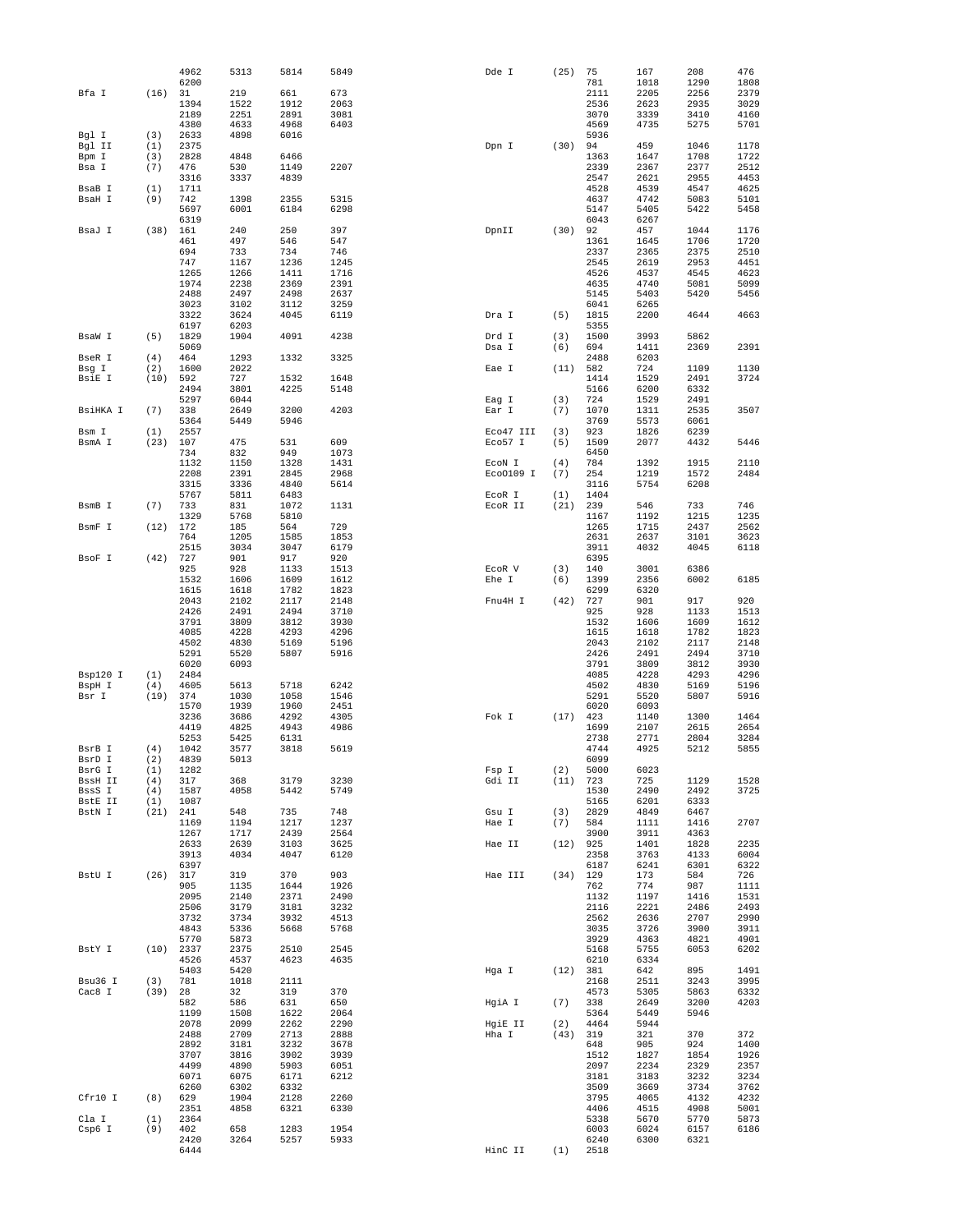| Hind II  | (1)  | 2518         |              |              |              | Nci I          | (17)       | 163          | 398          | 399          | 570          |
|----------|------|--------------|--------------|--------------|--------------|----------------|------------|--------------|--------------|--------------|--------------|
| HinD III | (1)  | 2381         |              |              |              |                |            | 723          | 2218         | 2499         | 2500         |
| Hinf I   | (17) | 442          | 450          | 791          | 802          |                |            | 3025         | 3260         | 3261         | 4265         |
|          |      | 1437         | 1769         | 2135         | 2254         |                |            | 4961         | 5312         | 5813         | 5848         |
|          |      | 3420<br>3785 | 3442<br>3860 | 3463<br>4256 | 3720<br>4773 |                | (2)        | 6199<br>1411 | 2391         |              |              |
|          |      | 6411         |              |              |              | Nco I<br>Nde I | (2)        | 2461         | 5949         |              |              |
| HinI I   | (9)  | 742          | 1398         | 2355         | 5315         | NgoM I         | (3)        | 629          | 2260         | 6330         |              |
|          |      | 5697         | 6001         | 6184         | 6298         | Nhe I          | (3)        | 30           | 2062         | 2890         |              |
|          |      | 6319         |              |              |              | Nla III        | (20)       | 62           | 1205         | 1415         | 1822         |
| HinP I   | (43) | 317          | 319          | 368          | 370          |                |            | 2395         | 2680         | 2922         | 3376         |
|          |      | 646          | 903          | 922          | 1398         |                |            | 3543         | 3889         | 4609         | 5100         |
|          |      | 1510         | 1825         | 1852         | 1924         |                |            | 5110         | 5188         | 5224         | 5617         |
|          |      | 2095         | 2232         | 2327         | 2355         |                |            | 5722         | 5806         | 6173         | 6246         |
|          |      | 3179         | 3181         | 3230         | 3232         | Nla IV         | (43)       | 188          | 201          | 246          | 403          |
|          |      | 3507         | 3667         | 3732         | 3760         |                |            | 521          | 552          | 692          | 761          |
|          |      | 3793         | 4063         | 4130         | 4230         |                |            | 893          | 1144         | 1221         | 1399         |
|          |      | 4404         | 4513         | 4906         | 4999         |                |            | 1573         | 1689         | 1834         | 1909         |
|          |      | 5336         | 5668         | 5768         | 5871         |                |            | 1961         | 2165         | 2244         | 2356         |
|          |      | 6001         | 6022         | 6155         | 6184         |                |            | 2436         | 2443         | 2485         | 2486         |
|          |      | 6238         | 6298         | 6319         |              |                |            | 2512         | 2589         | 3050         | 3063         |
| Hpa II   | (32) | 163          | 398          | 569          | 630          |                |            | 3108         | 3265         | 3631         | 3917         |
|          |      | 723          | 1401         | 1830         | 1905         |                |            | 3956         | 4728         | 4822         | 4863         |
|          |      | 2129         | 2217         | 2229         | 2261         |                |            | 5074         | 5664         | 6002         | 6185         |
|          |      | 2352         | 2499<br>4092 | 3025         | 3260<br>4265 |                |            | 6209<br>2491 | 6299         | 6320         |              |
|          |      | 3603<br>4455 | 4859         | 4239<br>4893 | 4960         | Not I<br>Nru I | (1)<br>(1) | 1644         |              |              |              |
|          |      | 5070         | 5312         | 5813         | 5847         | Nsp7524 I      | (4)        | 1818         | 3885         | 5802         | 6169         |
|          |      | 6199         | 6322         | 6331         | 6346         | NspB II        | (13)       | 588          | 1620         | 2056         | 2371         |
| Hph I    |      | $(16)$ 1157  | 1183         | 1401         | 2461         |                |            | 2490         | 3361         | 3709         | 4227         |
|          |      | 2628         | 2642         | 4622         | 4849         |                |            | 4472         | 5413         | 5879         | 6073         |
|          |      | 5263         | 5471         | 5504         | 5788         |                |            | 6429         |              |              |              |
|          |      | 5797         | 6290         | 6335         | 6416         | NspH I         | (4)        | 1822         | 3889         | 5806         | 6173         |
| Kas I    | (6)  | 1397         | 2354         | 6000         | 6183         | Pac I          | (1)        | 2813         |              |              |              |
|          |      | 6297         | 6318         |              |              | Pal I          | (34)       | 129          | 173          | 584          | 726          |
| Kpn I    | (2)  | 405          | 3267         |              |              |                |            | 762          | 774          | 987          | 1111         |
| Mae I    | (16) | 31           | 219          | 661          | 673          |                |            | 1132         | 1197         | 1416         | 1531         |
|          |      | 1394         | 1522         | 1912         | 2063         |                |            | 2116         | 2221         | 2486         | 2493         |
|          |      | 2189         | 2251         | 2891         | 3081         |                |            | 2562         | 2636         | 2707         | 2990         |
|          |      | 4380         | 4633         | 4968         | 6403         |                |            | 3035         | 3726         | 3900         | 3911         |
| Mae II   | (11) | 742          | 1081         | 1122         | 2019         |                |            | 3929         | 4363         | 4821         | 4901         |
|          |      | 2302         | 2698         | 4588         | 5004         |                |            | 5168         | 5755         | 6053         | 6202         |
|          |      | 5377         | 5697         | 6139         |              |                |            | 6210         | 6334         |              |              |
| Mae III  | (21) | 39           | 994          | 1022         | 1087         | Ple I          | (4)        | 799          | 2143         | 3428         | 4264         |
|          |      | 1231         | 2331         | 2347         | 2450         | Pme I          | (1)        | 1815         |              |              |              |
|          |      | 2899         | 3377         | 4241         | 4304         | PpuM I         | (4)        | 254          | 1219         | 1572         | 3116         |
|          |      | 4420         | 4703         | 5034         | 5092         | Psp1406 I      | (3)        | 2019         | 5004         | 5377         |              |
|          |      | 5245         | 5433         | 5821         | 6112         | PspA I         | (3)        | 397          | 2498         | 3259         |              |
|          |      | 6132         |              |              |              | Pst I          | (4)        | 921          | 929          | 1105         | 2713         |
| Mbo I    | (30) | 92           | 457          | 1044         | 1176         | Pvu I          | (3)        | 1648         | 5148         | 6044         |              |
|          |      | 1361<br>2337 | 1645         | 1706<br>2375 | 1720<br>2510 | Pvu II         | (5)        | 1620<br>6429 | 2056         | 3709         | 6073         |
|          |      |              | 2365         |              |              |                |            |              |              |              |              |
|          |      | 2545<br>4526 | 2619         | 2953<br>4545 | 4451<br>4623 | Rsa I          | (9)        | 403<br>2421  | 659          | 1284<br>5258 | 1955<br>5934 |
|          |      | 4635         | 4537<br>4740 | 5081         | 5099         |                |            | 6445         | 3265         |              |              |
|          |      | 5145         | 5403         | 5420         | 5456         | Sac I          | (2)        | 338          | 3200         |              |              |
|          |      | 6041         | 6265         |              |              | Sac II         | (2)        | 2372         | 2491         |              |              |
| Mbo II   |      | $(16)$ 1086  | 1299         | 1445         | 1502         | Sal I          | (1)        | 2516         |              |              |              |
|          |      | 1530         | 2551         | 2700         | 3523         | Sap I          | (2)        | 3507         | 3769         |              |              |
|          |      | 3757         | 4546         | 4619         | 5374         | Sau3A I        | (30)       | 92           | 457          | 1044         | 1176         |
|          |      | 5452         | 5561         | 6049         | 6261         |                |            | 1361         | 1645         | 1706         | 1720         |
| Mlu I    | (1)  | 2504         |              |              |              |                |            | 2337         | 2365         | 2375         | 2510         |
| Mme I    | (6)  | 829          | 1106         | 3324         | 3376         |                |            | 2545         | 2619         | 2953         | 4451         |
|          |      | 4099         | 4283         |              |              |                |            | 4526         | 4537         | 4545         | 4623         |
| Mnl I    | (56) | 167          | 216          | 368          | 387          |                |            | 4635         | 4740         | 5081         | 5099         |
|          |      | 432          | 460          | 484          | 506          |                |            | 5145         | 5403         | 5420         | 5456         |
|          |      | 510          | 566          | 776          | 872          |                |            | 6041         | 6265         |              |              |
|          |      | 1168         | 1271         | 1304         | 1310         | Sau96 I        | (31)       | 127          | 171          | 186          | 199          |
|          |      | 1313         | 1319         | 1349         | 1352         |                |            | 254          | 551          | 690          | 760          |
|          |      | 1367         | 1374         | 1390         | 1454         |                |            | 773          | 985          | 1196         | 1219         |
|          |      | 1795         | 1796         | 1880         | 1969         |                |            | 1572         | 2219         | 2484         | 2485         |
|          |      | 2064         | 2106         | 2160         | 2176         |                |            | 2560         | 2635         | 2988         | 3033         |
|          |      | 2536<br>3078 | 2569<br>3230 | 2680<br>3249 | 2697<br>3294 |                |            | 3048<br>4899 | 3061<br>4916 | 3116<br>5138 | 4820<br>5754 |
|          |      | 3321         | 3345         | 3405         | 3734         |                |            | 6051         | 6208         | 6393         |              |
|          |      | 3783         | 3993         | 4066         | 4317         | Sca I          | (1)        | 5258         |              |              |              |
|          |      | 4717         | 4798         | 4944         | 5150         | ScrF I         | (38)       | 163          | 241          | 398          | 399          |
|          |      | 5745         | 5803         | 6063         | 6347         |                |            | 548          | 570          | 723          | 735          |
| Msc I    | (3)  | 584          | 1111         | 1416         |              |                |            | 748          | 1169         | 1194         | 1217         |
| Mse I    | (27) | 36           | 1007         | 1119         | 1149         |                |            | 1237         | 1267         | 1717         | 2218         |
|          |      | 1173         | 1814         | 2199         | 2607         |                |            | 2439         | 2499         | 2500         | 2564         |
|          |      | 2809         | 2813         | 2896         | 3430         |                |            | 2633         | 2639         | 3025         | 3103         |
|          |      | 3528         | 3656         | 3715         | 4591         |                |            | 3260         | 3261         | 3625         | 3913         |
|          |      | 4643         | 4648         | 4662         | 4715         |                |            | 4034         | 4047         | 4265         | 4961         |
|          |      | 4950         | 4989         | 5354         | 5726         |                |            | 5312         | 5813         | 5848         | 6120         |
|          |      | 5907         | 6104         | 6374         |              |                |            | 6199         | 6397         |              |              |
| Msl I    | (3)  | 2585         | 5030         | 5189         |              | Sec I          | (38)       | 161          | 240          | 250          | 397          |
| Msp I    | (32) | 163          | 398          | 569          | 630          |                |            | 461          | 497          | 546          | 547          |
|          |      | 723          | 1401         | 1830         | 1905         |                |            | 694          | 733          | 734          | 746          |
|          |      | 2129         | 2217         | 2229         | 2261         |                |            | 747          | 1167         | 1236         | 1245         |
|          |      | 2352         | 2499         | 3025         | 3260         |                |            | 1265         | 1266         | 1411         | 1716         |
|          |      | 3603         | 4092         | 4239         | 4265         |                |            | 1974         | 2238         | 2369         | 2391         |
|          |      | 4455         | 4859         | 4893         | 4960         |                |            | 2488         | 2497         | 2498         | 2637         |
|          |      | 5070         | 5312         | 5813         | 5847         |                |            | 3023         | 3102         | 3112         | 3259         |
|          |      | 6199         | 6322         | 6331         | 6346         |                |            | 3322         | 3624         | 4045         | 6119         |
| MspA1 I  | (13) | 588          | 1620         | 2056         | 2371         |                |            | 6197         | 6203         |              |              |
|          |      | 2490<br>4472 | 3361         | 3709         | 4227         | SfaN I         | $(21)$ 185 | 1485         | 444          | 641          | 938<br>1720  |
|          |      | 6429         | 5413         | 5879         | 6073         |                |            | 2088         | 1542<br>3047 | 1674<br>3305 | 3981         |
| Mun I    | (1)  | 1897         |              |              |              |                |            | 5033         | 5226         | 5473         | 5834         |
| Nae I    | (3)  | 631          | 2262         | 6332         |              |                |            | 5926         | 5964         | 6002         | 6318         |
| Nar I    | (6)  | 1398         | 2355         | 6001         | 6184         |                |            | 6330         |              |              |              |
|          |      | 6298         | 6319         |              |              | Sfc I          | $(11)$ 15  |              | 917          | 925          | 1101         |
|          |      |              |              |              |              |                |            |              |              |              |              |